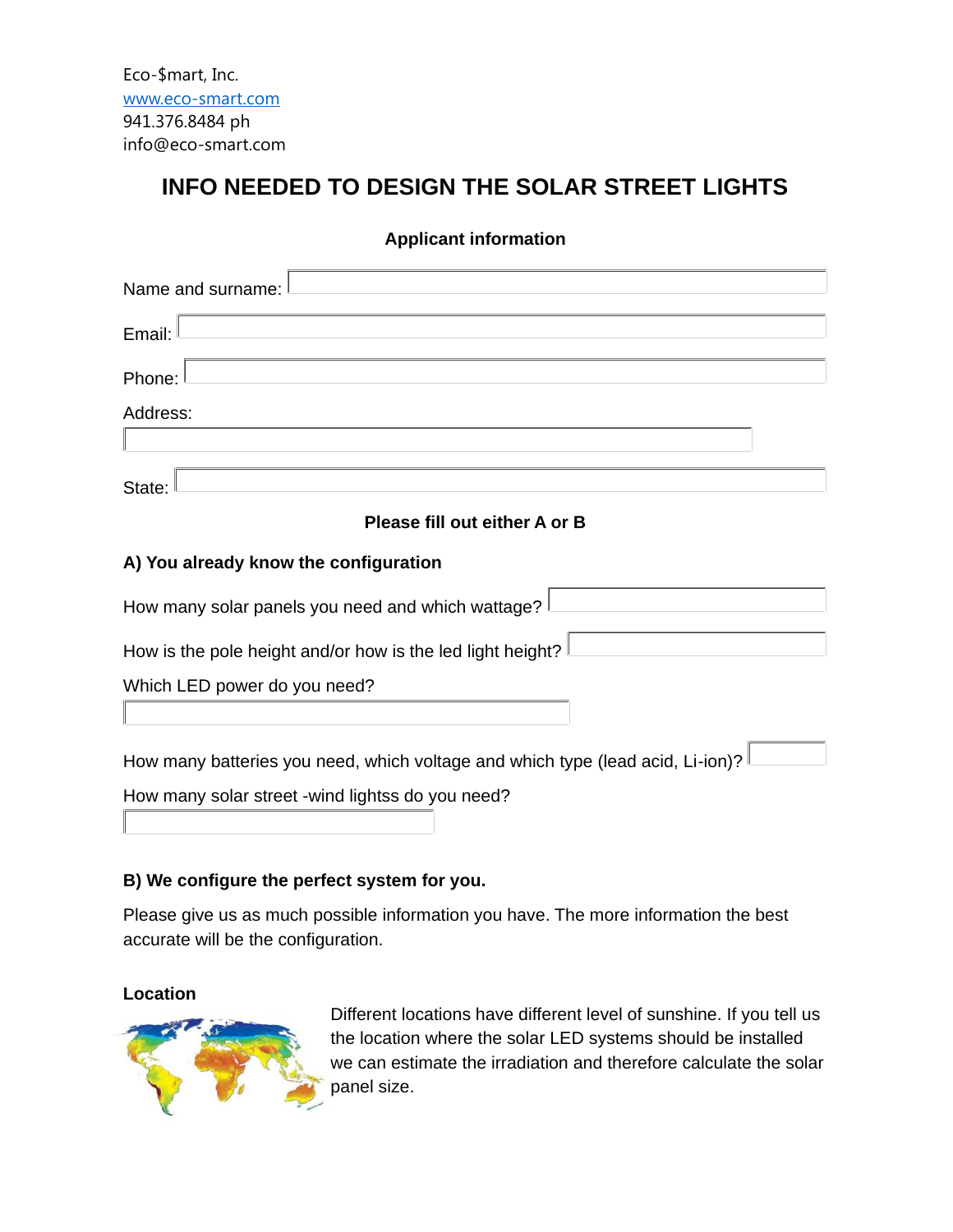| In which city do you make the installation?                   |                                                                                                                       |  |  |  |
|---------------------------------------------------------------|-----------------------------------------------------------------------------------------------------------------------|--|--|--|
|                                                               |                                                                                                                       |  |  |  |
| Application (driveway, pathway, highway, perimeter, parking): |                                                                                                                       |  |  |  |
| Pole.                                                         | Do you already have the pole?<br>In the positive case please send us pictures                                         |  |  |  |
|                                                               | Otherwise, do have any requirement for pole height?<br>Please specify if the height refer to the pole or to the light |  |  |  |
| Do you need single arm or double arm pole?                    |                                                                                                                       |  |  |  |

# **Lamp power (type of road, lux)**.

We need them to calculate the pole height and lamp power accordingly.

Do you know the type of road (highway, main road, village road)?

Do you have any minimum lux requirement?

### **Batteries (backup time)**.

In order to calculate the battery capacity, we need to know



How many hours the light will be on each night?

How long do you need maximum power light at 100%?

How many hours/day you need power save mode (example 6 hours full power, 6 hour 50% power everyday)?